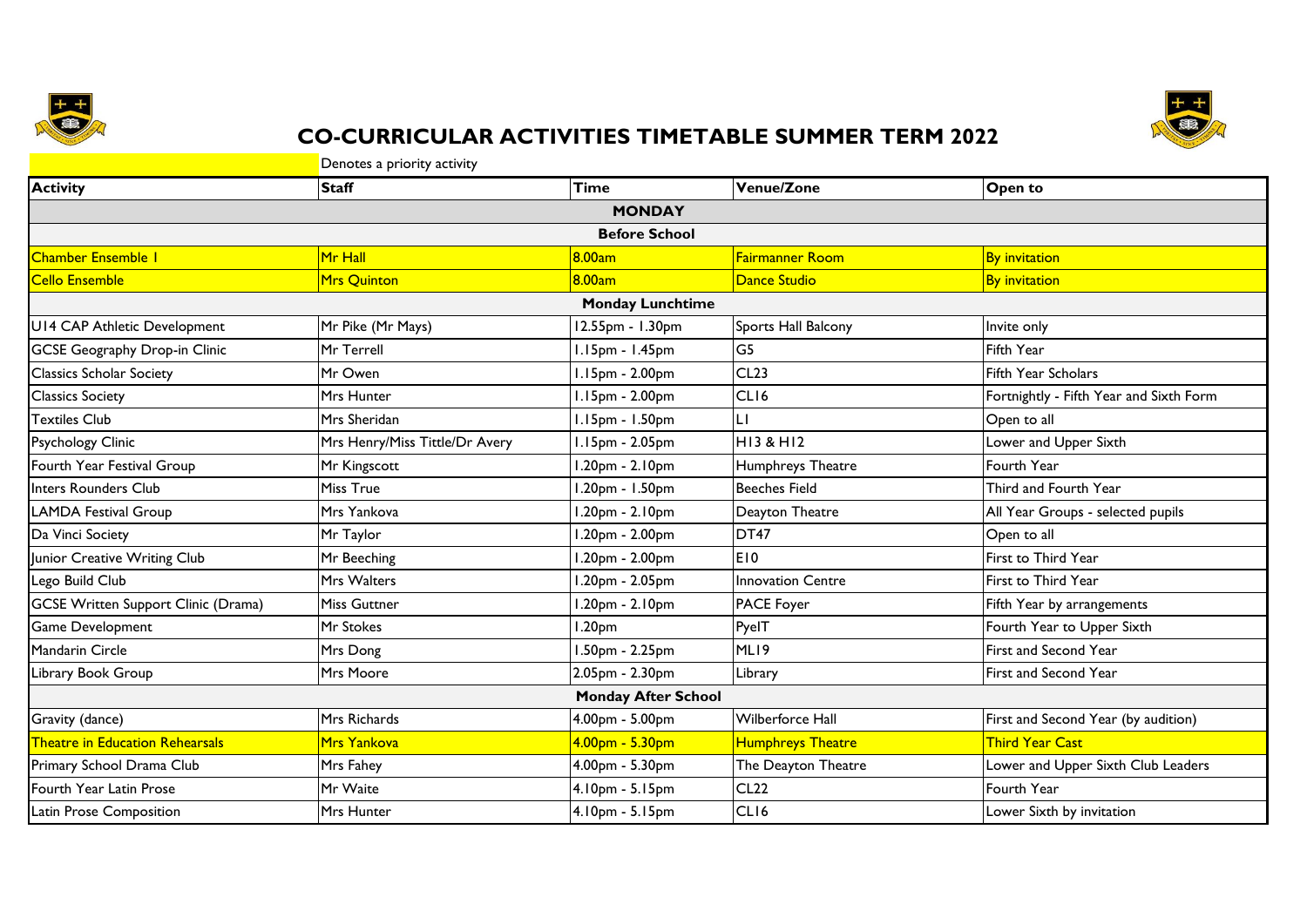| <b>Athletics Club</b>                              | Sports Dept             | 4.15pm - 5.30pm          | <b>Beeches Field</b>         | Open to all                                 |
|----------------------------------------------------|-------------------------|--------------------------|------------------------------|---------------------------------------------|
| Ballroom and Latin Dancing Club                    | Outside coach           | 4.15pm - 5.15pm          | The Dance Studio             | Open to all (WisePay sign-up)               |
| German Club                                        | Mrs Datta/Mr Jones      | 4.15pm - 5.00pm          | H <sub>5</sub>               | First to Third Year                         |
| <b>Turnouts - Senior Cricket and Senior Tennis</b> | <b>Games Department</b> | 4.15 <sub>pm</sub>       | Sports pitches (as directed) | All Fifth Year, Lower and Upper Sixth       |
| Open Studio                                        | Art Department          | 4.15pm - 5.00pm          | A54                          | Open to all                                 |
| Maths Clinic                                       | Mr Todd                 | 4.15pm - 5.15pm          | M30                          | Lower and Upper Sixth (others by            |
|                                                    |                         |                          |                              | arrangement with Dr Langdon)                |
| Greenpower Car                                     | Mrs Walters             | 4.15pm - 5.30pm          | Garage                       | Third and Fourth Year (by application only) |
| <b>Content Creation</b>                            | Mr Cain Jones           | 4.15pm - 5.30pm          | <b>Innovation Centre</b>     | Open to all                                 |
|                                                    |                         | <b>TUESDAY</b>           |                              |                                             |
|                                                    |                         | <b>Before School</b>     |                              |                                             |
| Swim Squad                                         | Mr Perfect              | 6.30am - 7.45am          | <b>Swimming Pool</b>         | By invitation                               |
| <b>String Orchestra</b>                            | Mr Hill                 | 8.00am                   | The Humphreys Theatre        | Open to all                                 |
| <b>Chamber Choir</b>                               | Mr Assen                | 8.00am                   | <b>Wilberforce Hall</b>      | <b>By audition</b>                          |
| Revolution (dance)                                 | Mrs Richards            | 8.00am - 8.40am          | Dance Studio                 | Open to all                                 |
|                                                    |                         | <b>Tuesday Lunchtime</b> |                              |                                             |
| (U13) CAP Athletics Development                    | Mr Mays                 | 12.55pm - 1.30pm         | Sports Hall Balcony          | Invite only                                 |
| Junior Table Tennis                                | Mr Stamper              | 1.15pm - 2.00pm          | Stephen Smith Room           | First and Second Year                       |
| Adrenaline (dance)                                 | Mrs Richards            | 1.15pm - 2.00pm          | Dance Studio                 | Third and Fourth Year by audition           |
| Drum Corp                                          | Mr Arnold               | $1.15pm - 2.15pm$        | Fairmanner Room              | By invitation                               |
| <b>Maths Clinic</b>                                | Dr Langdon              | 1.15pm - 1.55pm          | H14                          | First to Fifth Year priority/Sixth From     |
|                                                    |                         |                          |                              | welcome                                     |
| Saxophone Ensemble                                 | Mr Hill                 | $1.15pm - 2.15pm$        | Music Tech Suite             | By Invitation                               |
| A Level Geography Clinic                           | Mr Terrell              | 1.20pm - 2.00pm          | G <sub>5</sub>               | Lower and Upper Sixth                       |
| <b>Politics Enrichment</b>                         | Mr Phillips             | 1.20pm - 2.00pm          | H7                           | Sixth Form                                  |
| Tech Club (drop in session)                        | Mr Baddeley             | 1.20pm - 2.10pm          | Humphreys Theatre            | Open to all                                 |
| <b>CS50</b>                                        | Mr Stokes               | .20pm - 2.10pm           | PyelT                        | Sixth Form                                  |
| <b>GCSE Written Support Clinic (Drama)</b>         | Miss Guttner            | 1.20pm - 2.10pm          | PACE Foyer                   | Fifth Year by arrangements                  |
| Juniors Rounders Club                              | Miss True               | 1.20pm - 1.55pm          | <b>Beeches</b>               | First and Second Year                       |
| Latin Remedial                                     | Mr Waite                | 1.20pm - 2.00pm          | CL22                         | Fifth Year                                  |
| Lower Sixth History University Prep                | Dr Garber               | 1.20 <sub>pm</sub>       | HI                           | Lower Sixth                                 |
| (U15) CAP Athletic Development                     | Mr Mays (Mrs Sewell)    | 1.30pm - 2.05pm          | Performance Gym              | Invite only                                 |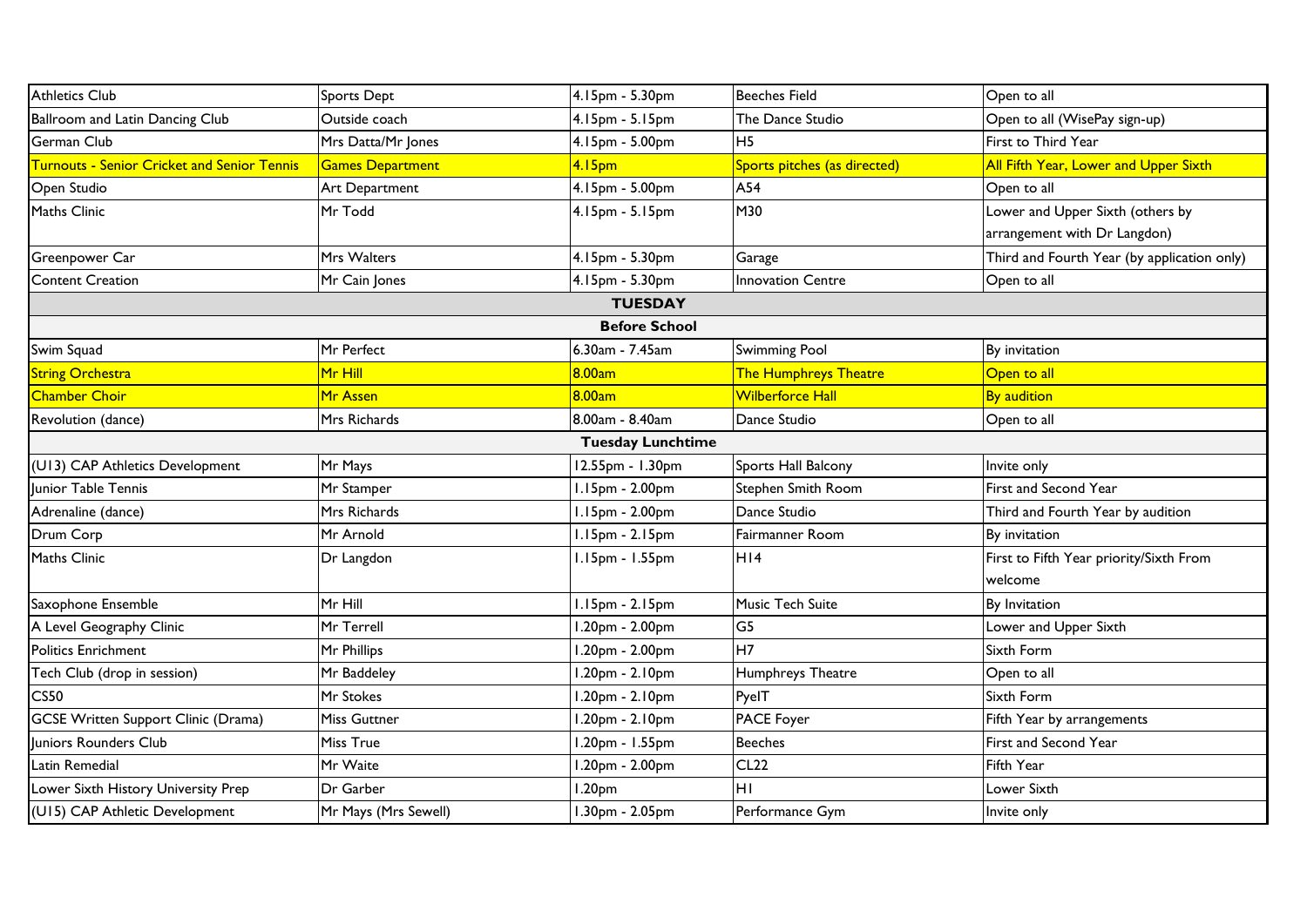| <b>Psychology Society</b>                   | Mrs Henry/Miss Tittle/Dr Avery     | 2.00pm - 2.30pm             | H <sub>13</sub>                     | Lower and Upper Sixth                        |  |  |
|---------------------------------------------|------------------------------------|-----------------------------|-------------------------------------|----------------------------------------------|--|--|
| Sixth Form P & T Clinic                     | Mrs Webster                        | 2.00pm - 2.30pm             | H <sub>8</sub>                      | Lower and Upper Sixth                        |  |  |
|                                             |                                    | <b>Tuesday After School</b> |                                     |                                              |  |  |
| <b>GCSE Clinic (music)</b>                  | Mr Hall                            | 4.00pm                      | Music Tech Suite                    | Fifth Year                                   |  |  |
| Second Year Scholarship Society             | Mrs Hunter                         | 4.00pm - 5.00pm             | CLI6                                | Second Year                                  |  |  |
| <b>New Views</b>                            | Mr Kingscott                       | 4.00pm - 5.30pm             | Deayton Theatre                     | Third Year to Upper Sixth                    |  |  |
| <b>Aviators Club</b>                        | Mr Comerford                       | 4.00pm                      | <b>Innovation Centre</b>            | Third Year to Upper Sixth                    |  |  |
| <b>Musical Theatre Club</b>                 | Miss Guttner/Mr Assen/Mrs Richards | 4.00pm - 5.30pm             | The Humphreys Theatre               | <b>Selected Pupils</b>                       |  |  |
| Fifth Year Latin Prose                      | Mr Waite                           | 4.10pm - 5.15pm             | <b>CL22</b>                         | Fifth Year                                   |  |  |
| <b>Cyber Security Club</b>                  | Mr Lewis                           | 4.10 <sub>pm</sub>          | IT <sub>4</sub>                     | Third to Fifth Year                          |  |  |
| Turnouts - U12 Boys Cricket and U12 Tennis, | <b>Games Department</b>            | 4.15 <sub>pm</sub>          | Sports pitches (as directed)        | <b>All First and Fourth Year</b>             |  |  |
| <b>UI5 Cricket and UI2 Tennis</b>           |                                    |                             |                                     |                                              |  |  |
| <b>Athletics Throwing Club</b>              | <b>Games Department</b>            | 4.15pm - 5.30pm             | <b>Beeches Field</b>                | Open to all                                  |  |  |
| Caterham Car                                | Mr Bailey and Mr Goakes            | 4.15pm - 5.30pm             | Garage beyond Sixth Form Car Park   | Fifth Year and Sixth Form (by invitation)    |  |  |
| Caterham Voice for Change                   | Mrs Fahey                          | 4.15pm - 5.15pm             | Wilberforce Hall                    | Fourth Year to Upper Sixth                   |  |  |
| <b>EUPP</b>                                 | Ms Wildsmith                       | 4.15pm - 5.30pm             | E9                                  | Lower Sixth                                  |  |  |
| Latin Remedial                              | Mr Owen                            | 4.15pm - 5.15pm             | CL23                                | Fifth Year                                   |  |  |
| Open Studio                                 | Art Department                     | 4.15pm - 5.00pm             | A54                                 | Open to all                                  |  |  |
| <b>Maths Clinic</b>                         | Dr Langdon/Mrs Parker              | 4.15pm - 5.15pm             | M24                                 | Sixth Form priority (but First to Fifth Year |  |  |
|                                             |                                    |                             |                                     | welcome)                                     |  |  |
| <b>Fencing Club</b>                         | Outside coach                      | 6.00pm - 7.30pm             | Prep Dance Studio/Humphreys Theatre | Open to all (WisePay sign-up)                |  |  |
|                                             | <b>WEDNESDAY</b>                   |                             |                                     |                                              |  |  |
| <b>Before School</b>                        |                                    |                             |                                     |                                              |  |  |
| <b>Flute Ensemble</b>                       | Mr Hill                            | 8.00am                      | <b>Fairmanner Room</b>              | Open to all                                  |  |  |
| <b>ETS</b>                                  | Mr Assen/Mrs Ingrassia             | 8.00am                      | Wilberforce Hall                    | <b>By invitation</b>                         |  |  |
| <b>Wednesday Lunchtime</b>                  |                                    |                             |                                     |                                              |  |  |
| Model United Nations (MUN)                  | Mr Phillips                        | 1.00pm - 2.00pm             | H7                                  | Open to all Year Groups                      |  |  |
| Scholars' Society                           | Mr Owen                            | 1.15pm - 2.00pm             | CL23                                | Fourth Year                                  |  |  |
| <b>GCSE Geography Clinic</b>                | Mrs Mesher                         | 1.15pm - 2.00pm             | G6                                  | Fifth Year                                   |  |  |
| <b>English Extension</b>                    | Ms Wildsmith                       | 1.15pm - 2.00pm             | E <sub>9</sub>                      | Lower Sixth                                  |  |  |
| House Band                                  | Mr Assen/Mr Hall                   | 1.15pm - 2.15pm             | Fairmanner Room                     | Open to all                                  |  |  |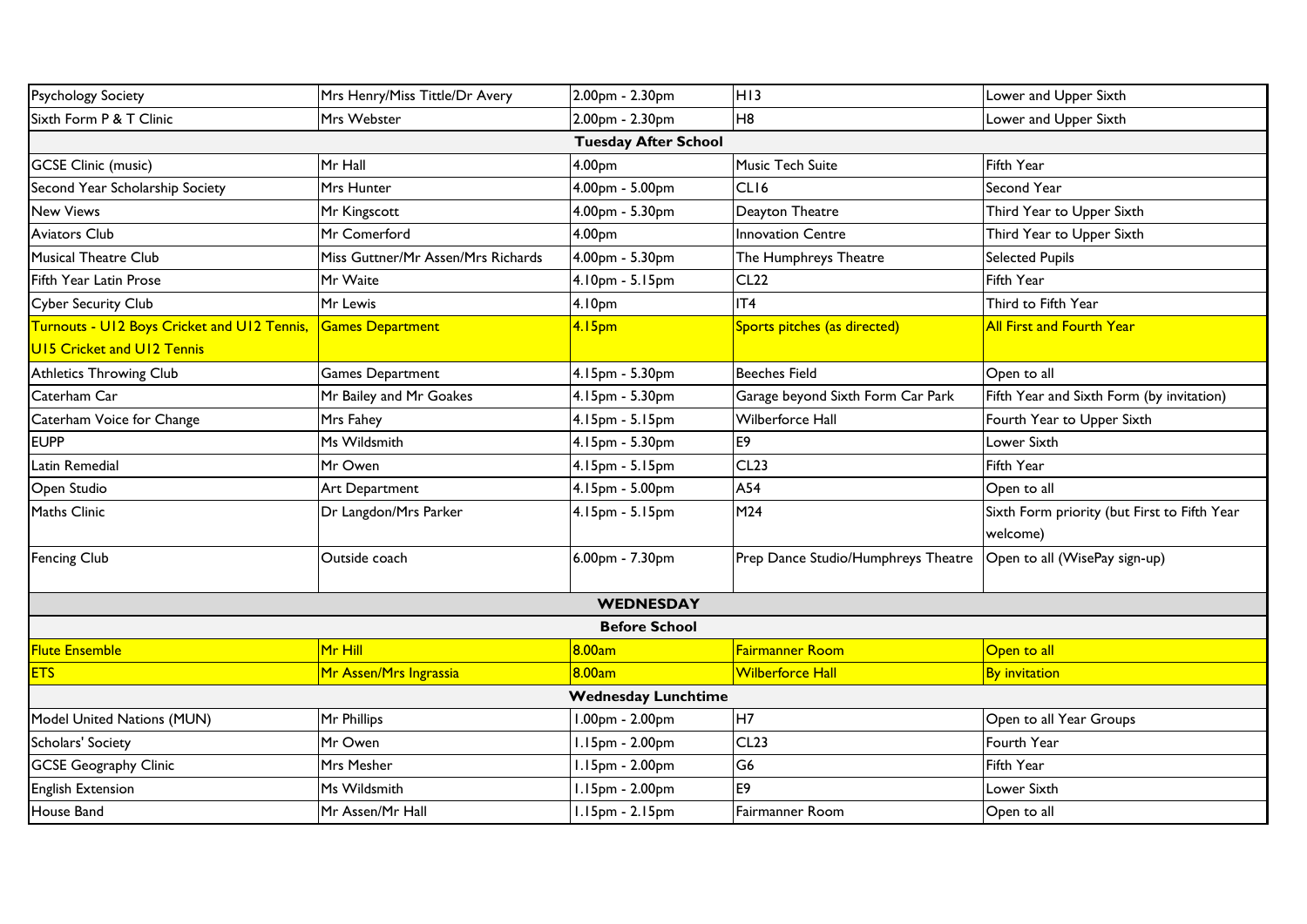| Fusion (dance)                              | Mrs Richards                   | I.15pm - 2.00pm               | Dance Studio                 | Fifth Year, Lower and Upper Sixth |
|---------------------------------------------|--------------------------------|-------------------------------|------------------------------|-----------------------------------|
| Tap Dance                                   | Mrs Parker                     | $1.15pm - 2.05pm$             | Prep School Dance Studio     | Open to all                       |
| <b>Filmmaking Club</b>                      | Mr Cain Jones                  | $1.15pm - 2.00pm$             | Innovation Centre            | Open to all                       |
| <b>Art Scholars</b>                         | Ms Sito                        | $1.15pm - 2.30pm$             | A54                          | Art Scholars                      |
| Senior Debating                             | Mr Salem                       | 1.20 <sub>pm</sub>            | ΗI                           | Fifth Year to Upper Sixth         |
| Masked Theatre                              | Mr Kingscott                   | .20pm - 2.10pm                | Deayton Theatre              | Open to all                       |
| Christian Union                             | Mrs Unwin                      | .20pm - 2.00pm                | H <sub>4</sub>               | Open to all                       |
| Second Year Greek                           | Mr Waite                       | .20pm - 1.50pm                | CL <sub>22</sub>             | Second Year                       |
| Prototyping Challenge                       | Mr Taylor/Mrs Covell           | .20pm - 2.00pm                | 3D49                         | <b>First Year</b>                 |
| <b>GCSE Written Support Clinic (Drama)</b>  | <b>Miss Guttner</b>            | 1.20pm - 2.10pm               | PACE Foyer                   | Fifth Year by arrangements        |
| Photography Club                            | Miss Troughton                 | 1.25 <sub>pm</sub>            | A51                          | Open to all                       |
| (U14) CAP Athletic Development              | Mr Friend                      | .30pm - 2.05pm                | Sports Hall Balcony          | Invite only                       |
| Young Voice for Change                      | Mrs Fahey                      | 1.45pm - 2.30pm               | E <sub>10</sub>              | First to Third Year               |
| French Junior Club                          | Mrs Ellis/Mrs McVitty          | 1.50 <sub>pm</sub>            | ML17                         | First and Second Year             |
|                                             |                                | <b>Wednesday After School</b> |                              |                                   |
| Sixth Form Philosophy Enrichment            | Mrs Webster                    | 4.00pm - 5.00pm               | H <sub>8</sub>               | Lower and Upper Sixth             |
| <b>GCSE Clinic (music)</b>                  | Mr Hall                        | 4.00pm - 5.00pm               | Music Tech Suite             | Fourth Year                       |
| Orchard Theatre Festival Rehearsals         | Mr Kingscott                   | 4.00pm - 5.30pm               | Humphreys Theatre            | Fourth Year                       |
| <b>Tech Club</b>                            | Mr Baddeley                    | 4.00pm - 5.30pm               | The Humphreys Theatre        | Fourth Year to Upper Sixth        |
| First Year Scholarship Society              | Mrs Hunter                     | 4.00pm - 5.00pm               | CLI6                         | <b>First Year</b>                 |
| Psychology Enrichment and Oxbridge          | Mrs Henry/Miss Tittle/Dr Avery | 4.00pm - 5.00pm               | H <sub>13</sub>              | Lower and Upper Sixth             |
| Sixth Form Economics Enrichement            | Mr Moore                       | 4.00pm - 5.00pm               | BE3                          | Lower and Upper Sixth             |
| <b>DT Clinic</b>                            | Mr Taylor/Mr Goakes/Mrs Covell | 4.00pm - 5.15pm               | DT Department                | Fifth Year                        |
| eSports                                     | Mr Mansell                     | 4.00pm - 6.00pm               | <b>Innovation Centre</b>     | Fourth Year and above             |
| Upper Sixth Latin Language                  | Mr Waite                       | 4.10pm - 5.15pm               | CL22                         | <b>Upper Sixth</b>                |
| Turnouts - U13 Boys Cricket and U13 Tennis, | Games Department               | 4.15 <sub>pm</sub>            | Sports pitches (as directed) | <b>All Second and Third Year</b>  |
| <b>U14 Cricket and U14 Tennis</b>           |                                |                               |                              |                                   |
| Athletics Jumping and Development Club      | <b>Games Department</b>        | 4.15pm - 5.30pm               | <b>Beeches Field</b>         | Open to all                       |
| Open Studio                                 | Art Department                 | 4.15pm - 5.00pm               | A54                          | Open to all                       |
| Taekwondo and Korean Kick Boxing Club       | Paul Harwood (outside coach)   | 5.30pm - 6.30pm               | Stephen Smith Room           | Open to all (WisePay sign-up)     |
| <b>CCF</b>                                  | Mr Owen                        | $6.00pm - 8.00pm$             | Parade on Eothen Courtyard   | Third Year to Upper Sixth         |
|                                             |                                | <b>THURSDAY</b>               |                              |                                   |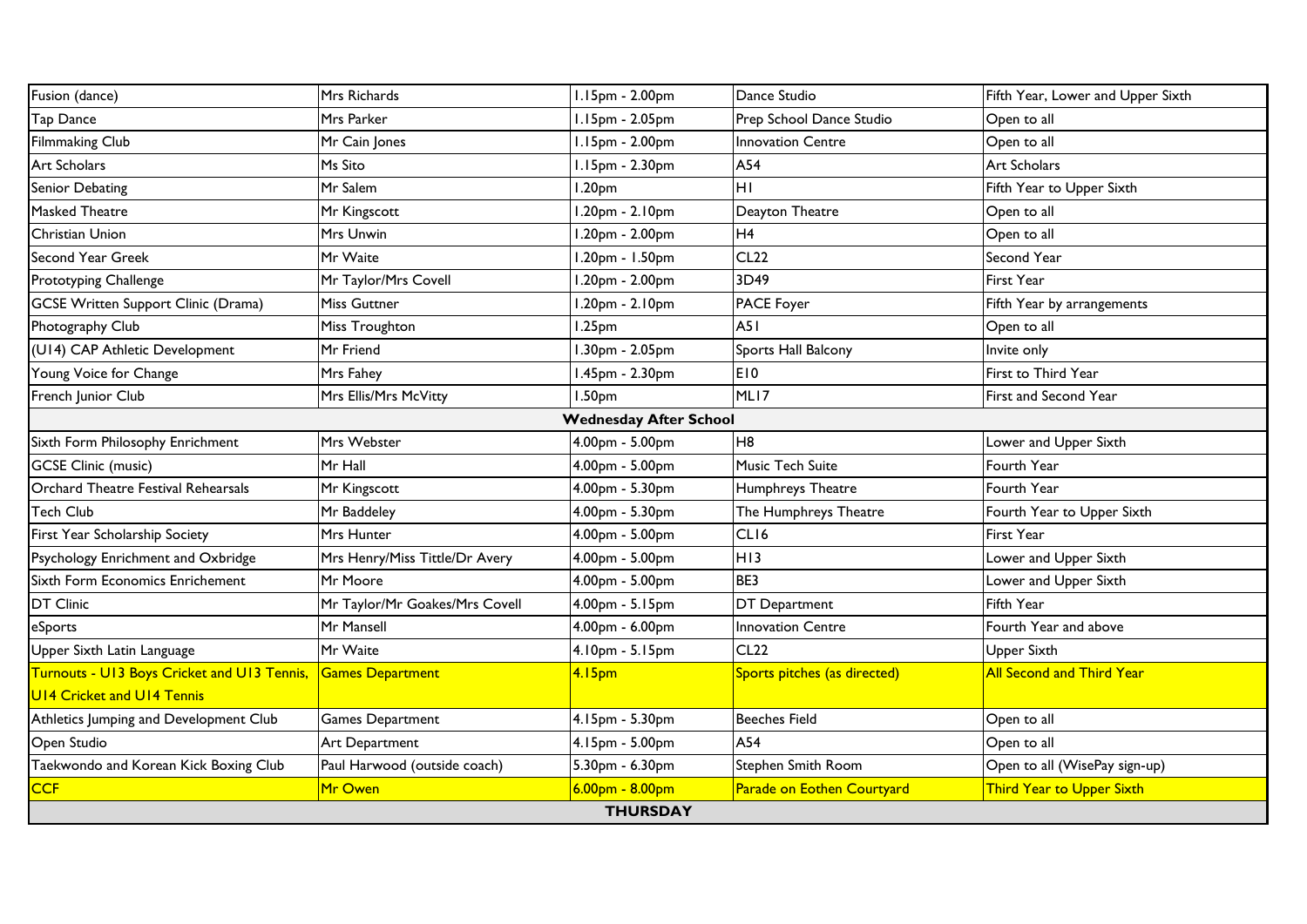| <b>Before School</b>                       |                            |                              |                           |                                          |
|--------------------------------------------|----------------------------|------------------------------|---------------------------|------------------------------------------|
| Swim Squad                                 | Mr Perfect                 | 6.30am - 7.45am              | <b>Swimming Pool</b>      | By invitation                            |
| <b>Brass Ensemble</b>                      | Mr Hill                    | 8.00am                       | <b>Humphreys Theatre</b>  | Open to all                              |
|                                            |                            | <b>Thursday Lunchtime</b>    |                           |                                          |
| Geography Enrichment                       | Mr Terrell                 | 1.00pm - 1.30pm              | G5                        | Lower and Upper Sixth                    |
| <b>Maths Clinic</b>                        | Mr Griffiths/ Mr Granville | I.10pm - 2.00pm              | M <sub>25</sub>           | First to Fifth Year                      |
| Inters and Seniors Table Tennis            | Mr Stamper                 | 1.15pm - 2.00pm              | Stephen Smith Room        | Third, Fourth, Fifth and Sixth Form      |
| Lower Sixth Oxbridge Class (Language)      | Mr Owen                    | 1.15pm - 1.55pm              | CL23                      | Lower Sixth                              |
| <b>Wind Orchestra</b>                      | Mr Hill                    | 1.15 <sub>pm</sub>           | <b>Humphreys Theatre</b>  | Open to all                              |
| <b>Senior Strings</b>                      | Mrs Richards               | 1.15 <sub>pm</sub>           | Dance Studio              | <b>By invitation</b>                     |
| <b>Chamber Choir</b>                       | Mr Assen/Mr Hall           | 1.15 <sub>pm</sub>           | <b>Wilberforce Hall</b>   | <b>By audition</b>                       |
| <b>Feminism Society</b>                    | Mrs Fahey                  | 1.15pm - 2.00pm              | H <sub>10</sub>           | Third Year                               |
| <b>CLIO History Society</b>                | Mr Hosking                 | 1.20 <sub>pm</sub>           | HI                        | Fourth Year to Upper Sixth               |
| <b>Computer Engineering</b>                | Mr Stokes                  | 1.20 <sub>pm</sub>           | PyelT                     | Fourth to Upper Sixth                    |
| Lower School History Society               | Dr Garber                  | 1.20 <sub>pm</sub>           | H <sub>3</sub>            | First to Third Year                      |
| Senior Literary Society                    | Miss Angeli                | 1.20 <sub>pm</sub>           | E8                        | Fifth Year to Upper Sixth                |
| Second Year Greek                          | Mr Waite                   | .20pm - 1.50pm               | CL22                      | Second Year                              |
| Junior Coding Club                         | Mr Lewis                   | 1.20 <sub>pm</sub>           | IT4                       | First and Second Year                    |
| <b>Investment Club</b>                     | Mrs De Silva               | 1.20pm - 2.00pm              | BE <sub>2</sub>           | Fourth and Fifth Year                    |
| Junior Spanish Club GATOS                  | Mrs Roberts                | 1.30pm - 2.00pm              | ML19                      | First and Second Year                    |
| Lacrosse Stick Work Club                   | Miss Waterman              | 1.30pm - 2.00pm              | Astro                     | First to Upper Sixth                     |
| <b>Politics Clinic</b>                     | Mr Phillips                | 1.30pm - 2.00pm              | H7                        | Sixth Form                               |
|                                            |                            | <b>Thursday After School</b> |                           |                                          |
| Third Year Scholarship Society             | <b>Mrs Hunter</b>          | 4.00pm - 5.00pm              | CLI6                      | <b>Third Year</b>                        |
| <b>Orchard Theatre Festival Rehearsals</b> | Mr Kingscott               | 4.00pm - 5.30pm              | The Deayton Theatre       | First and Second Year (Sign up required) |
| Cat Among the Pigeons Magazine             | Ms Stedman                 | 4.00pm                       | E12                       | Open to all                              |
| Lower Sixth Oxbridge Class                 | Mr Owen                    | 4.10pm - 5.30pm              | CL23                      | Lower Sixth                              |
| <b>Athletics Club</b>                      | <b>Games Department</b>    | 4.15pm - 5.30pm              | <b>Beeches Field</b>      | Open to all                              |
| Cricket Club (Girls)                       | <b>Games Department</b>    | 4.15pm - 5.30pm              | Cricket Nets / Home Field | First and Second Year Girls              |
| <b>Bee Club</b>                            | Mrs Brown and Dr Soltysiak | 4.15pm - 5.30pm              | C <sub>4</sub>            | All Year Groups (Sign up required)       |
| German Club                                | Mrs Datta/Mr Jones         | 4.15pm - 5.00pm              | H <sub>5</sub>            | First to Third Year                      |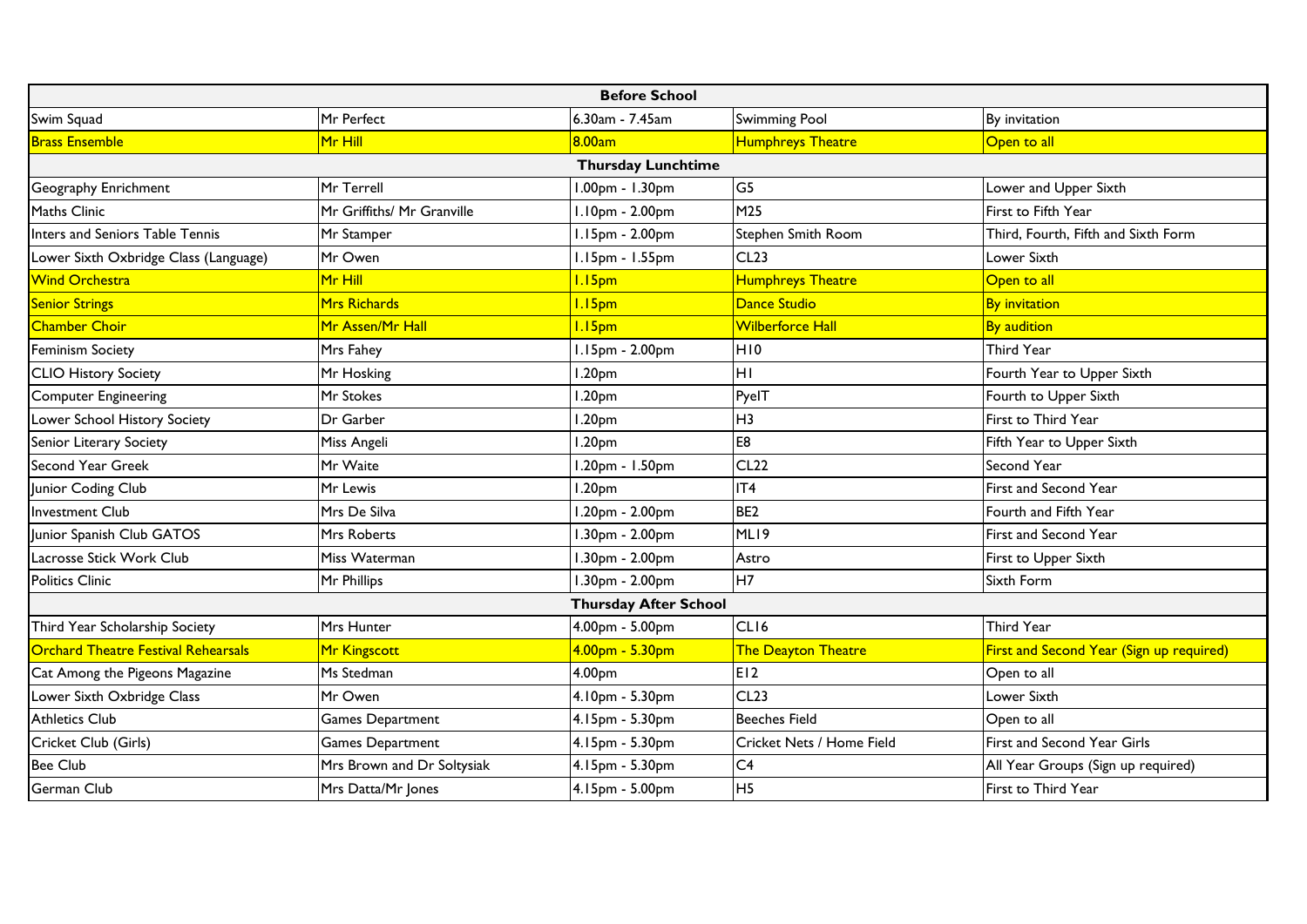| Open Studio                     | Art Department              | 4.15pm - 5.00pm         | A54                          | Open to all                       |  |
|---------------------------------|-----------------------------|-------------------------|------------------------------|-----------------------------------|--|
| Lego League                     | Mrs Walters                 | 4.15pm - 5.30pm         | <b>Innovation Centre</b>     | First and Second Year             |  |
| Judo Club                       | Mr Marshall (outside coach) | 4.15pm - 5.30pm         | <b>Sports Centre</b>         | Open to all (WisePay sign-up)     |  |
|                                 |                             | <b>FRIDAY</b>           |                              |                                   |  |
|                                 |                             | <b>Before School</b>    |                              |                                   |  |
| <b>Theory Session</b>           | <mark>Mr Hill</mark>        | 8.00am                  | <mark>Fairmanner Room</mark> | Open to all                       |  |
| <b>Boarders' Ensemble</b>       | Mr Hall                     | 8.00am                  | Humphreys Theatre            | By invitation                     |  |
| Vocal Point (girls' choir)      | Mr Assen                    | 8.00am                  | Wilberforce Hall             | Open to all                       |  |
|                                 |                             | <b>Friday Lunchtime</b> |                              |                                   |  |
| (U12) CAP Athletic Development  | Mr Mays (Mr Perfect)        | 12.55pm - 1.30pm        | Sports Hall Balcony          | Invite only                       |  |
| <b>History Revision</b>         | Mr Hosking                  | .00 <sub>pm</sub>       | H <sub>2</sub>               | Upper Sixth                       |  |
| <b>Wind Orchestra</b>           | <mark>Mr Hill</mark>        | I.15pm                  | <b>Humphreys Theatre</b>     | <b>By invitation</b>              |  |
| <b>Senior Strings</b>           | Mrs Richards                | 1.15 <sub>pm</sub>      | Dance Studio                 | <b>By invitation</b>              |  |
| Orchestra                       | <mark>Mr Hall</mark>        | 1.15 <sub>pm</sub>      | <b>Rudd Hall</b>             | Open to all                       |  |
| <b>ETS</b>                      | Mr Assen/Mrs Ingrassia      | 1.15 <sub>pm</sub>      | Wilberforce Hall             | <b>By audition</b>                |  |
| <b>Amnesty Group</b>            | Pupil led                   | I.15pm                  | HI                           | Fifth Year to Upper Sixth         |  |
| <b>Thunk Club</b>               | Mrs Rounds                  | .15pm - 1.45pm          | H <sub>8</sub>               | First to Third Year               |  |
| Writer's Block (Fortnightly)    | Ms Stedman                  | $.15pm - 2.10pm$        | E12                          | All Year Groups                   |  |
| <b>Game Development</b>         | Mr Stokes                   | .20pm                   | PyelT                        | Fourth Year to Upper Sixth        |  |
| Junior Literary Society         | Miss Angeli                 | .20 <sub>pm</sub>       | E8                           | First to Third Year (fortnightly) |  |
| Cryptic Crossword Club          | Mr Parker/Mrs Hunter        | .20pm - 1.50pm          | H6                           | All Year Groups                   |  |
| Linguistics Club                | Mrs Unwin                   | .20pm - 2.00pm          | H <sub>4</sub>               | Open to all                       |  |
| Sixth Form P&T Enrichment Talks | Mrs Webster                 | $1.30 - 2.10pm$         | H <sub>10</sub>              | Fifth Year and above              |  |
| (U15) CAP Athletic Development  | Mr Mays (Mr Taylor)         | .30pm - 2.05pm          | Performance Gym              | Invite only                       |  |
| <b>Charity Committee</b>        | Mr Patterson                | .30 <sub>pm</sub>       | Pye Centre                   | Invite only                       |  |
| <b>Friday After School</b>      |                             |                         |                              |                                   |  |
| Swim Squad                      | Mr Perfect                  | 4.00pm - 5.15pm         | <b>Swimming Pool</b>         | By invitation                     |  |
| Intermediate Extension          | Miss Hookway                | 4.10pm - 5.00pm         | E <sub>15</sub>              | Third Fourth and Fifth Year       |  |
| <b>Movie Drome Society</b>      | Mr Waite                    | 4.10pm - 6.00pm         | <b>CL22</b>                  | Sixth Form by Invitation          |  |
| <b>Seniors Cricket</b>          | Games Department            | 4.15pm - 5.30pm         | Homoe Field                  | Open to Senior Cricketers         |  |
| <b>Archery Club</b>             | Outside coach               | 4.30pm - 5.30pm         | <b>Beeches Field</b>         | Open to all (WisePay sign-up)     |  |